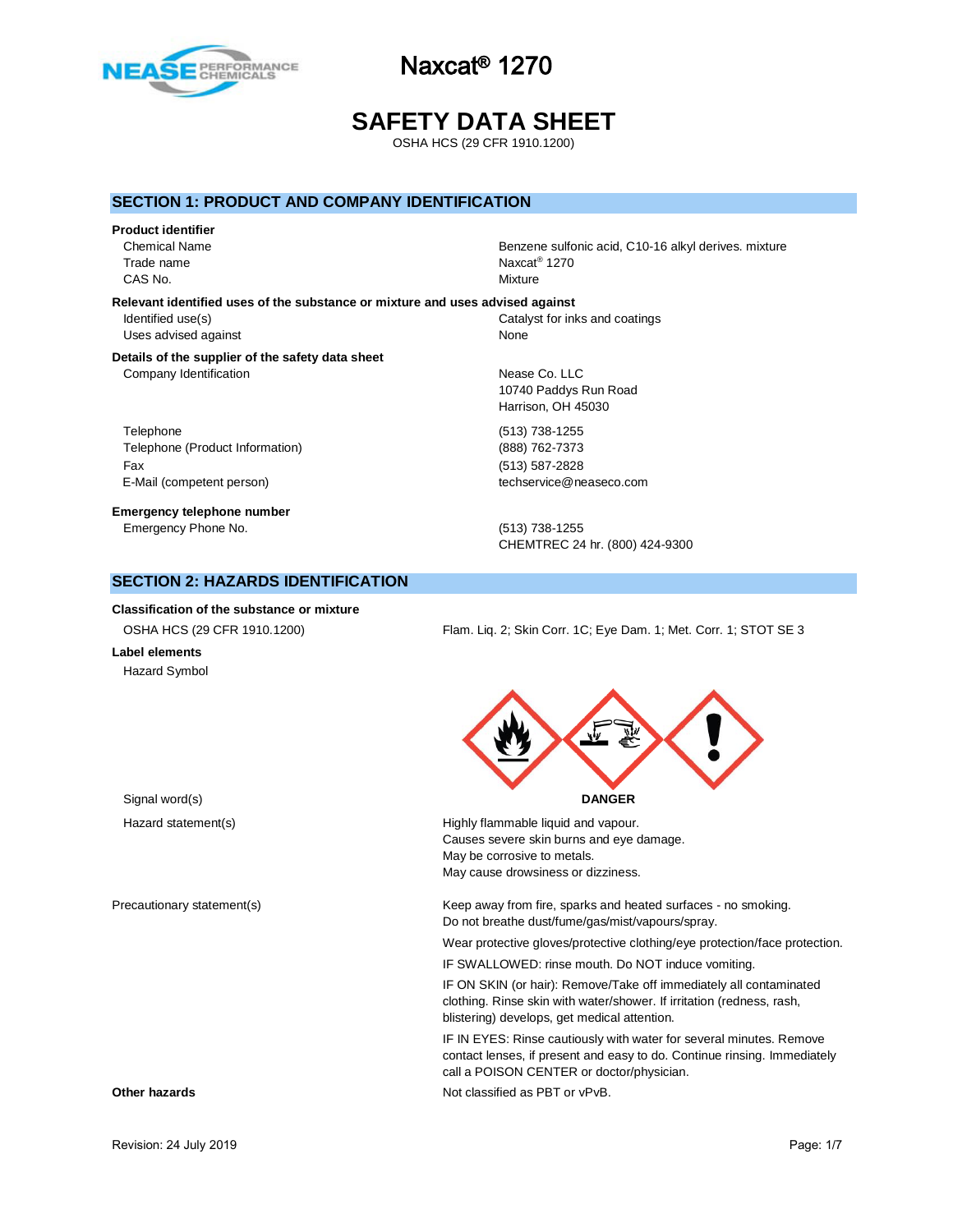

#### Additional Information **None**

## **SECTION 3: COMPOSITION/INFORMATION ON INGREDIENTS**

| Hazardous ingredient(s)                    | $%$ W/W | CAS No.     | Hazard statement(s)                                                  |
|--------------------------------------------|---------|-------------|----------------------------------------------------------------------|
| Benzenesulfonic acid, C10-16-alkyl derivs* | 65-75%  | 68584-22-5* | Causes severe skin burns and eye damage.                             |
| Isopropyl alcohol [USP]                    | 25-30%  | 67-63-0     | Causes serious eye irritation.<br>May cause drowsiness or dizziness. |
| Sulfuric acid                              | $< 1\%$ | 7664-93-9   | Causes severe skin burns and eye damage.                             |

\*Predominately includes Dodecyl benzene sulfonic acid (CAS# 27176-87-0)

**Additional Information -**Substances in the product which may present a health or environmental hazard, or which have been assigned occupational exposure limits, are detailed below.

- Benzene, C10-16 alkyl derives (68648-87-3) <2%

## **SECTION 4: FIRST AID MEASURES**



| Description of first aid measures                                             |                                                                                                                                                                              |
|-------------------------------------------------------------------------------|------------------------------------------------------------------------------------------------------------------------------------------------------------------------------|
| <b>Inhalation</b>                                                             | Remove to fresh air and keep at rest in a position comfortable for breathing.<br>If breathing is laboured, administer oxygen. If symptoms occur obtain<br>medical attention. |
| <b>Skin Contact</b>                                                           | Wash affected skin with plenty of water. Remove contaminated clothing<br>immediately. If irritation (redness, rash, blistering) develops, get medical<br>attention.          |
| Eye Contact                                                                   | Rinse cautiously with water for several minutes. Remove contact lenses, if<br>present and easy to do. Continue rinsing. Get medical advice/attention.                        |
| Ingestion                                                                     | If ingested, rinse mouth. Do not induce vomiting. Seek medical treatment.                                                                                                    |
| Most important symptoms and effects, both<br>acute and delayed                | Causes severe skin burns and eye damage. Vapours may cause drowsiness<br>and dizziness.                                                                                      |
| Indication of any immediate medical attention<br>and special treatment needed | None                                                                                                                                                                         |

#### **SECTION 5: FIRE-FIGHTING MEASURES**

| <b>Extinguishing media</b>                                       |                                                                                                          |
|------------------------------------------------------------------|----------------------------------------------------------------------------------------------------------|
| -Suitable Extinguishing Media<br>-Unsuitable Extinguishing Media | Extinguish with waterspray, dry chemical, sand or carbon dioxide.<br>None anticipated.                   |
| Special hazards arising from the substance or<br>mixture         | Combustion or thermal decomposition will evolve toxic vapours.                                           |
| <b>Advice for fire-fighters</b>                                  | Fire fighters should wear complete protective clothing including self-<br>contained breathing apparatus. |

## **SECTION 6: ACCIDENTAL RELEASE MEASURES**

| Personal precautions, protective equipment<br>and emergency procedures | Put on protective equipment before entering danger area. |
|------------------------------------------------------------------------|----------------------------------------------------------|
| <b>Environmental precautions</b>                                       | Do not allow to enter drains, sewers or watercourses.    |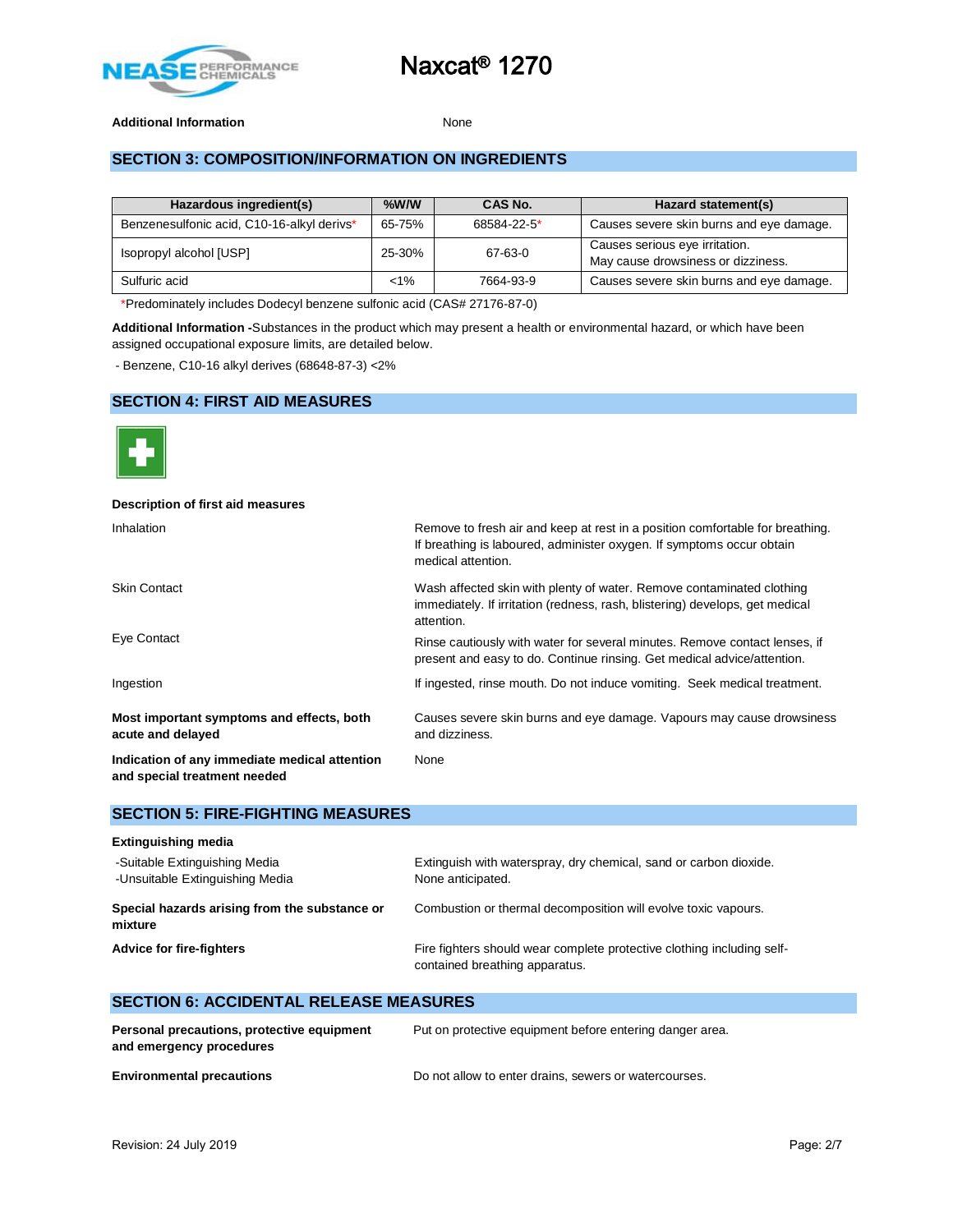

**Methods and material for containment and cleaning up**

Eliminate sources of ignition. Contain spillages with sand, earth or any suitable adsorbent material. Transfer to a container for disposal or recovery. Cautiously neutralize remainder. Then wash away with plenty of water.If possible prevent water running into sewers.

**Reference to other sections** None Additional Information **None** None

# **SECTION 7: HANDLING AND STORAGE**

**Precautions for safe handling Do not get in eyes, on skin, or on clothing.** 

**Conditions for safe storage, including any incompatibilities**

- -Storage Temperature **Storage Temperature** Store at room temperature.
- -Incompatible materials **Attacks many materials and clothing. Keep away from oxidising agents.** Attacks many materials and clothing. Keep away from oxidising agents.

Keep container tightly closed and dry.

**Specific end use(s)** Catalyst for inks and coatings

limit is not exceeded.

## **SECTION 8: EXPOSURE CONTROLS/PERSONAL PROTECTION**

#### **Control parameters**

#### **Occupational exposure limits**

| <b>SUBSTANCE.</b><br><b>CAS No.</b> |           | LTEL (8 hr TWA ppm) |                    | STEL (ppm) |                    | Note: |
|-------------------------------------|-----------|---------------------|--------------------|------------|--------------------|-------|
|                                     |           | PEL (OSHA)          | <b>TLV (ACGIH)</b> | PEL (OSHA) | <b>TLV (ACGIH)</b> |       |
| Sulfuric acid                       | 7664-93-9 | ma/m <sup>3</sup>   | ----               | ----       | $\cdots$           |       |
| Isopropyl alcohol                   | 67-63-0   | $400$ ppm           | $200$ ppm          | $\cdots$   | $400$ ppm          |       |

**Recommended monitoring method NIOSH 5043; NIOSH 1400 (alcohols I)** 

**Exposure controls**

Appropriate engineering controls **Provide adequate ventilation** to ensure that the occupational exposure

#### **Personal protection equipment**



Eye/face protection The following to be used as necessary: Goggles giving complete protection to eyes. Full face shield.

Skin protection (Hand protection/ Other) The following to be used as necessary: Gloves (Neoprene or Natural





rubber). Chemical protection suit. Wear safety or chemical resistant shoes or boots. Check with protective equipment manufacturer's data.

Respiratory protection **No personal respiratory protective equipment normally required.** 

Thermal hazards Use gloves with insulation for thermal protection, when needed.

**Environmental Exposure Controls Exposure Controls Do not allow to enter drains, sewers or watercourses.** 

### **SECTION 9: PHYSICAL AND CHEMICAL PROPERTIES**

**Information on basic physical and chemical properties**

Appearance **Thick Liquid**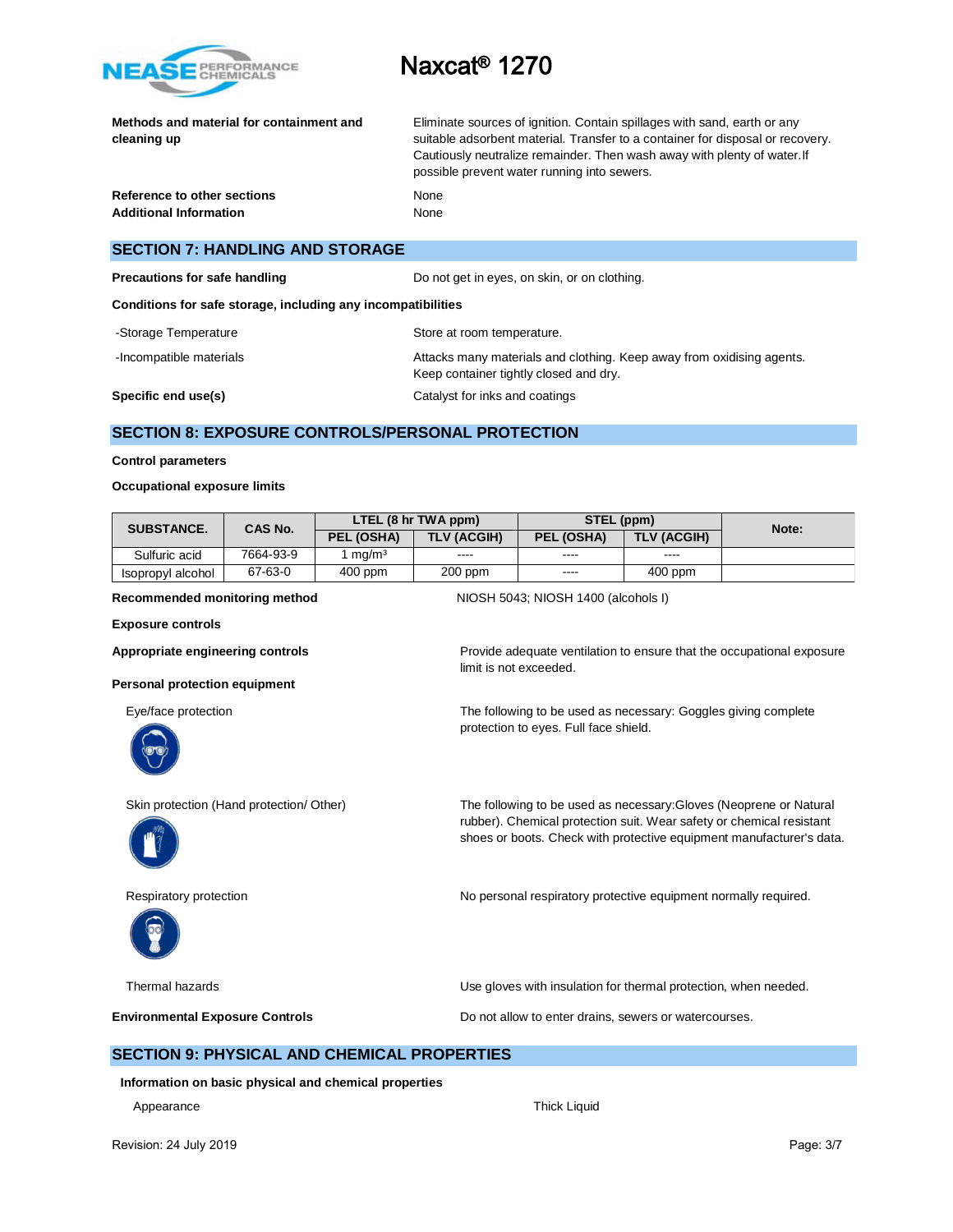

**Colour** Brown Odour Mild Acidic. Odour Threshold (ppm) Not available. pH (Value)  $\leq$ Melting Point (°C) / Freezing Point (°C) Not available. Boiling point/boiling range (°C):  $>260 (>500 °F)$ Flash Point (°C) >11 (>53 °F) (isopropyl Alcohol) Evaporation rate <1 (butyl acetate=1) Flammability (solid, gas) Not applicable. Vapour Pressure (Pascal) 33 mm HG @ 20 (isopropyl Alcohol) Vapour Density (Air=1)  $>1$ Density  $(g/m)$  1.06 Solubility (Water) **Dispersible in water.** Dispersible in water. Solubility (Other) Not available. Partition Coefficient (n-Octanol/water) <0.1 (log P) Auto Ignition Temperature (°C) and the control of the Not available. Decomposition Temperature (°C) Not available. Kinematic Viscosity (cSt) @ 40°C Not available. Explosive properties Not explosive. Oxidising properties Not oxidising.

Explosive limit ranges UEL=12.1% LEL=2.5% (isopropyl Alcohol)

**Other information** and the state of the state of the state of the Not available.

# **SECTION 10: STABILITY AND REACTIVITY**

| Reactivity                                | Stable under normal conditions.                                                                                                                                                                              |
|-------------------------------------------|--------------------------------------------------------------------------------------------------------------------------------------------------------------------------------------------------------------|
| <b>Chemical stability</b>                 | Stable.                                                                                                                                                                                                      |
| Possibility of hazardous reactions        | None anticipated.                                                                                                                                                                                            |
| <b>Conditions to avoid</b>                | Incompatible materials.                                                                                                                                                                                      |
| Incompatible materials                    | Reacts with strong alkalis. Avoid contact with bleach or other<br>hypochlorites. May cause exothermic polymerization of furan<br>resins. Generates heat of solution when dissolved in water and<br>alcohols. |
| <b>Hazardous Decomposition Product(s)</b> | Carbon monoxide, Carbon dioxide, Sulphur oxides, Acrid<br>smoke                                                                                                                                              |

#### **SECTION 11: TOXICOLOGICAL INFORMATION**

**Exposure routes:** Inhalation**,** Skin Contact**,** Eye Contact

**Substances in preparations / mixtures**

Benzenesulfonic acid, C10-16-alkyl derivs (CAS No. 68584-22-5)

**Acute toxicity** (By analogy with similar materials) Oral: LD50 > 5 g/kg-bw

**Repeated dose toxicity** (By analogy with similar materials) NOAEL: = 500 mg/kg bw/day (29 days, oral, rat)

Dermal: LD50 >5 g/kg-bw Inhalation: LC50 >1.9 mg/l (4 hr exposure)

**Irritation/Corrosivity** Corrosive (Skin and Eyes) **Sensitization It is not a skin sensitizer.** 

> NOAEL = 49.5 mg/m3 (6 hours per day, 5 days/week for a total of 28 days,rat).

**Carcinogenicity Carcinogenicity It is unlikely to present a carcinogenic hazard to man.** 

| <b>NTP</b> | ADO | <b>\CGIH</b> | י ⊔ף∩<br>.па | <b>NIOSH</b> |
|------------|-----|--------------|--------------|--------------|
| No.        | No. | No.          | NO.          | No.          |

**Mutagenicity** (By analogy with similar materials) There is no evidence of mutagenic potential.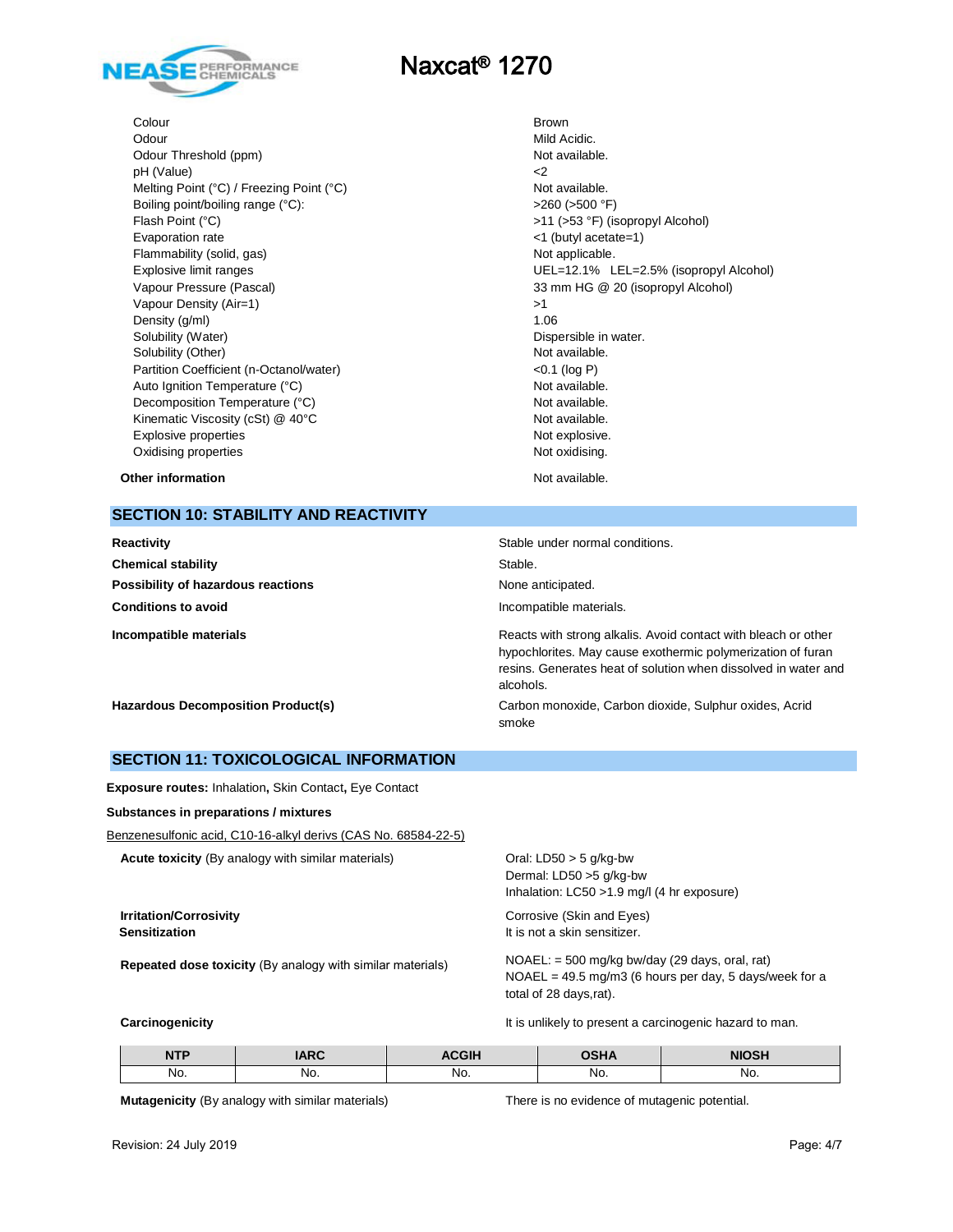

**Toxicity for reproduction** (By analogy with similar materials) No effects to the reproductive system.

Isopropanol (CAS# 67-63-0):

**Acute toxicity Acute toxicity Acute toxicity Oral:** LD50 > 5.84 g/kg (rat) Inhalation: > 10000 ppm (rat) Dermal: LD50 = 16.4 mL/kg (rabbit) 24 hour(s) May cause drowsiness or dizziness.

**Irritation/Corrosivity Irritation** Irritating to eyes. **Sensitisation It is not a skin sensitiser.** 

**Repeated dose toxicity** NOAEL = 5,000 ppm (Inhalation) May cause drowsiness or dizziness.

**Carcinogenicity** It is unlikely to present a carcinogenic hazard to man.

|      |     |      |     | www.music.com/www.music.com/www.music.com/www.music.com/www.music.com/www.music.com/www.music.com/ww |
|------|-----|------|-----|------------------------------------------------------------------------------------------------------|
| NITO |     | CGIH |     | <b>NIOSH</b>                                                                                         |
| No.  | No. | No.  | No. | No.                                                                                                  |

| <b>Mutagenicity</b><br><b>Toxicity for reproduction</b>                                |             |              | There is no evidence of mutagenic potential.                                                         | There is no evidence of toxicity to the reproduction system |
|----------------------------------------------------------------------------------------|-------------|--------------|------------------------------------------------------------------------------------------------------|-------------------------------------------------------------|
| Sulfuric acid (CAS No. 7664-93-9)                                                      |             |              |                                                                                                      |                                                             |
| <b>Acute toxicity</b>                                                                  |             |              | Oral: $LD50 = 2140$ mg/kg-bw (rat)<br>Dermal: No data<br>Inhalation: $LCS0 = 0.37 - 0.42$ mg/l (rat) |                                                             |
| <b>Irritation/Corrosivity</b><br><b>Sensitization</b><br><b>Repeated dose toxicity</b> |             |              | Corrosive (Skin and Eyes)<br>Skin sensitisation has been reported in humans.<br>No data.             |                                                             |
| Carcinogenicity                                                                        |             |              | NOAEL (rat): $> 240$ mg/kg (Fischer 344)                                                             |                                                             |
| <b>NTP</b>                                                                             | <b>IARC</b> | <b>ACGIH</b> | <b>OSHA</b>                                                                                          | <b>NIOSH</b>                                                |
| Listed                                                                                 | Group 1     | Group 2A     | No.                                                                                                  | No.                                                         |

**Mutagenicity** There is no evidence of mutagenic potential.

**Toxicity for reproduction** NOAEL: 20 mg/m<sup>3</sup> (rabbit) (New Zealand White) NOEL: 20 mg/m³ (rabbit) (New Zealand White)

## **SECTION 12: ECOLOGICAL INFORMATION**

| Benzenesulfonic acid, C10-16-alkyl derivs (CAS No. 68584-22-5) - (By analogy with similar materials)                                                       |
|------------------------------------------------------------------------------------------------------------------------------------------------------------|
| LL50 (96 hour): >10000 mg/L (Cyprinodon variegatus)                                                                                                        |
| EC50 (48 hour): >1000 mg/l (Daphnia magna, mobility)                                                                                                       |
| EC50 (96 hour): >1000 mg/l (Pseudokirchnerella subcapitata)                                                                                                |
| Scientifically unjustified                                                                                                                                 |
| Readily biodegradable.<br>The product has low potential for bioaccumulation.<br>The substance has high mobility in soil.<br>Not classified as PBT or vPvB. |
|                                                                                                                                                            |
| LC50 (96 hour): 10,000 mg/l (Fathead minnow (Pimephales promelas))<br>LC50 24hour(s): $>10,000$ mg/l (Daphnia magna)                                       |
| NOEC: 3.37 µmol/l (Daphnia magna) (Growth rate)                                                                                                            |
| Readily biodegradable.<br>Not available.<br>Not available.<br>Not classified as PBT or vPvB.<br>None known.                                                |
|                                                                                                                                                            |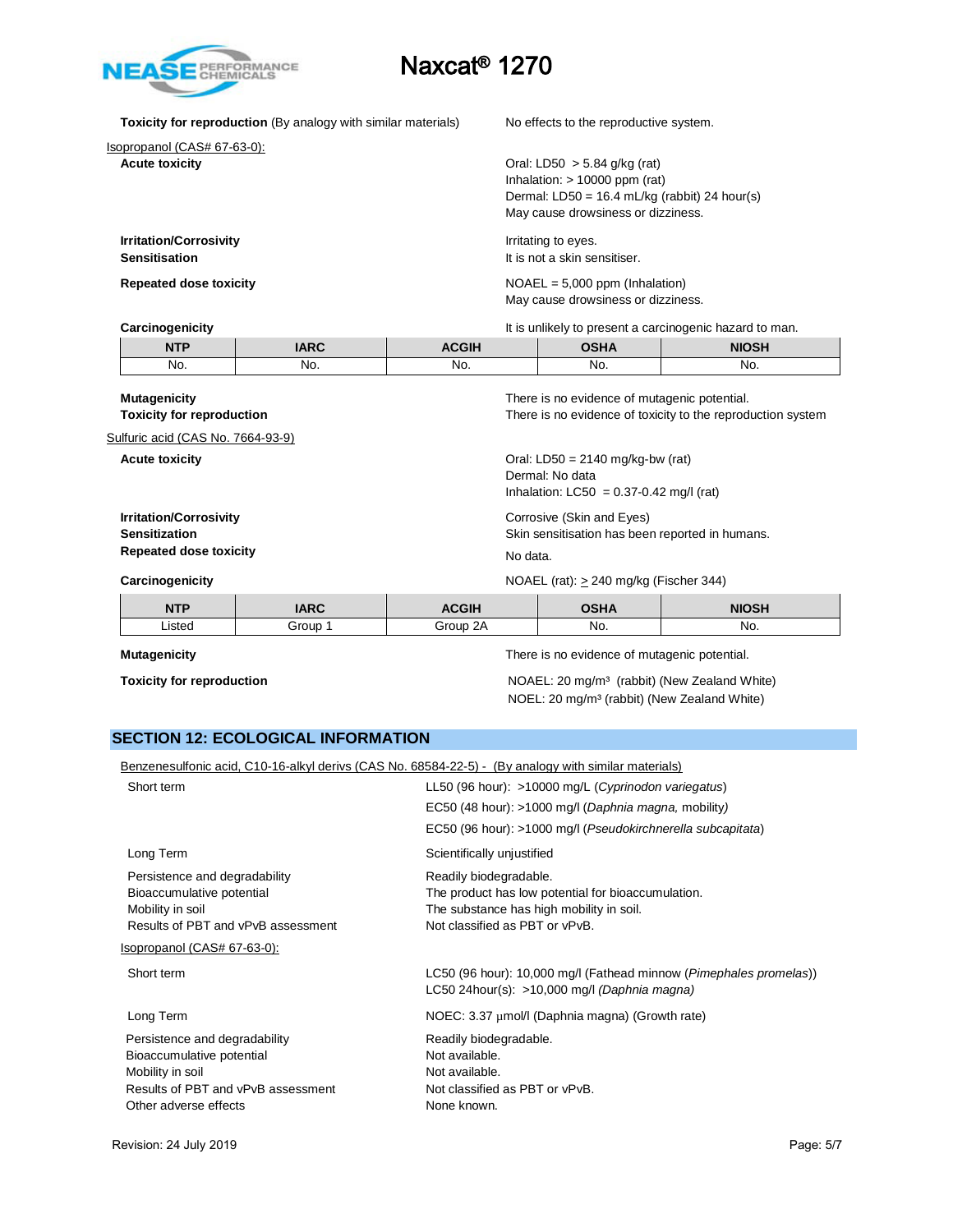

#### Sulfuric acid (CAS No. 7664-93-9)

| Short term                                                                                                           | LC50 (96 hour): 42.0 mg/l (96 hour) (Gambusia affinis)<br>EC50 (24 hour): 29.0 mg/l (Daphnia magna)<br>EC50 (48 hour): 29 mg/l (Pandalus montagui))             |
|----------------------------------------------------------------------------------------------------------------------|-----------------------------------------------------------------------------------------------------------------------------------------------------------------|
| Long Term                                                                                                            | Scientifically unjustified                                                                                                                                      |
| Persistence and degradability<br>Bioaccumulative potential<br>Mobility in soil<br>Results of PBT and vPvB assessment | Not readily biodegradable.<br>The substance has no potential for bioaccumulation.<br>The substance has high mobility in soil.<br>Not classified as PBT or vPvB. |
| Other adverse effects                                                                                                | None known.                                                                                                                                                     |

#### **SECTION 13: DISPOSAL CONSIDERATIONS**

| Waste treatment methods |  |
|-------------------------|--|
|                         |  |

Disposal should be in accordance with local, state or national legislation. Consult an accredited waste disposal contractor or the local authority for advice.

Additional Information **None known.** None known.

## **SECTION 14: TRANSPORT INFORMATION**

|                              | Land transport                 | Sea transport                  | Air transport                  |
|------------------------------|--------------------------------|--------------------------------|--------------------------------|
|                              | $(U.S.$ DOT)                   | (IMDG)                         | (ICAO/IATA)                    |
| <b>UN number</b>             | <b>UN 2924</b>                 | <b>UN 2924</b>                 | <b>UN 2924</b>                 |
| <b>Proper Shipping Name</b>  | Flammable liquid, corrosive,   | Flammable liquid, corrosive,   | Flammable liquid, corrosive,   |
|                              | n.o.s. (Isopropyl alcohol,     | n.o.s. (Isopropyl alcohol,     | n.o.s. (Isopropyl alcohol,     |
|                              | Benzene sulfonic acid C10-     | Benzene sulphonic acid C10-    | Benzene sulphonic acid C10-    |
|                              | C <sub>16</sub> alkyl derivs.) | C <sub>16</sub> alkyl derivs.) | C <sub>16</sub> alkyl derivs.) |
| Transport hazard class(es)   | 3(8)                           | 3(8)                           | 3(8)                           |
| Packing group                | Ш                              | Ш                              | Ш                              |
| Hazard label(s)              | Flammable liquids, Corrosive   | Flammable liquids, Corrosive   | Flammable liquids, Corrosive   |
| <b>Environmental hazards</b> | No.                            | No.                            | No.                            |
| Special precautions for user | None assigned                  | None assigned                  | None assigned                  |

**Transport in bulk according to Annex II of MARPOL73/78 and the IBC Code:** Not applicable

#### **SECTION 15: REGULATORY INFORMATION**

**Safety, health and environmental regulations/legislation specific for the substance or mixture:**

**TSCA (Toxic Substance Control Act) -** Inventory Status**: On active TSCA list Canada Domestic Substance List (DSL)** - Listed

**Designated Hazardous Substances and Reportable Quantities (40 CFR 302.4)**:

|                                   | <b>Chemical Name</b> | <b>CAS No.</b> | <b>Typical %wt.</b> | <b>RQ (Pounds)</b> |
|-----------------------------------|----------------------|----------------|---------------------|--------------------|
|                                   | None                 | $\frac{1}{2}$  | $\frac{1}{2}$       | $\frac{1}{2}$      |
| SARA 311/312 - Hazard Categories: |                      |                |                     |                    |

 $\boxtimes$  Fire  $\Box$  Sudden Release  $\Box$  Reactivity  $\Box$  Immediate (acute)  $\Box$  Chronic (delayed)

## **SARA 313 - Toxic Chemicals (40 CFR 372):**

| ' Chemical<br><b>Name</b> | `^S No.        | %wt.<br><b>Typica</b> |
|---------------------------|----------------|-----------------------|
| None                      | -----<br>----- | ----<br>-----         |

#### **SARA 302 - Extremely Hazardous Substances(40 CFR 355):**

| <b>Chemical Name</b> | <b>CAS No.</b> | Typical %wt. |
|----------------------|----------------|--------------|
| Sulfuric acid        | 7664-93-9      | 2%           |